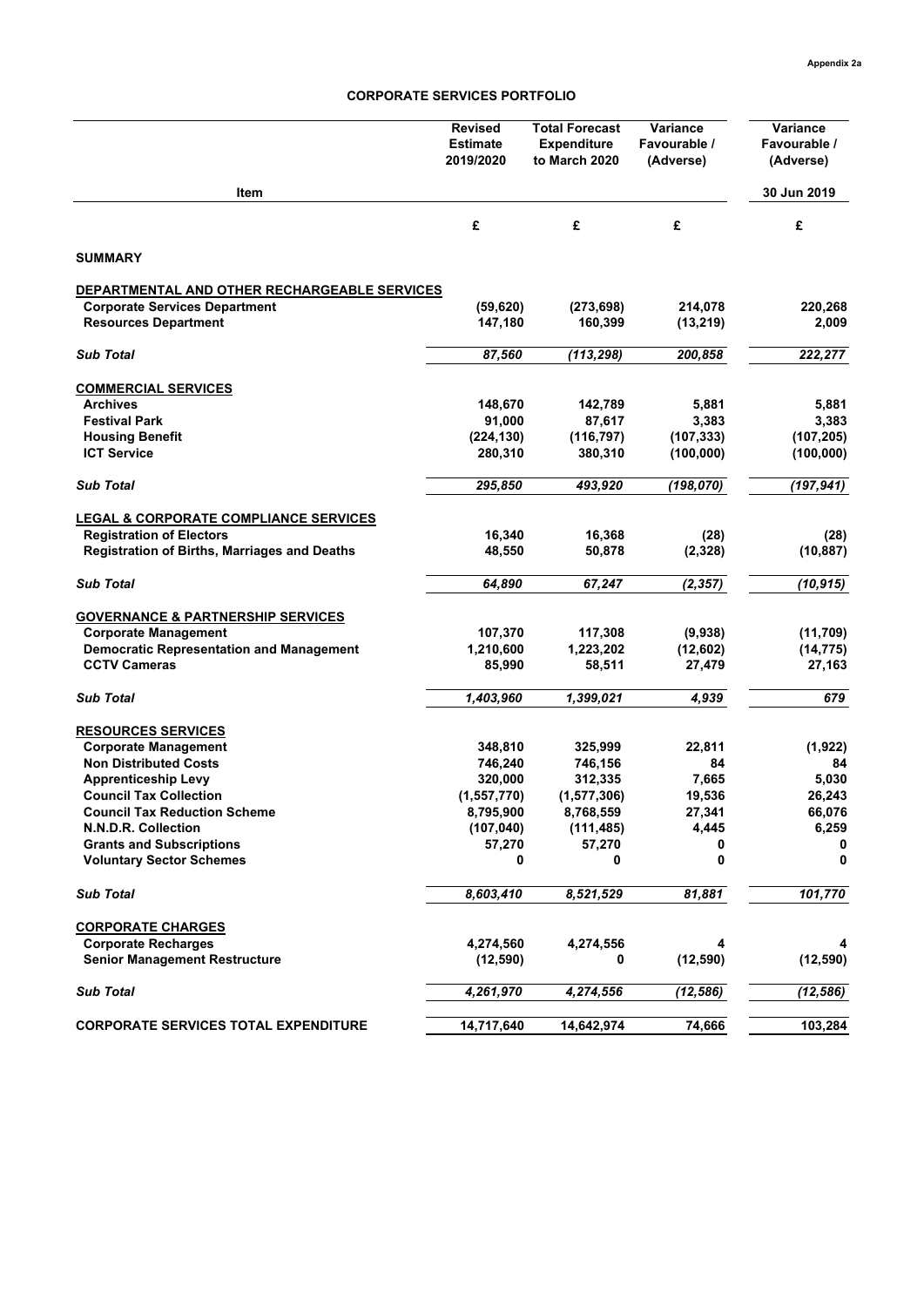## **SOCIAL SERVICES PORTFOLIO**

|                                                                                 | <b>Revised</b><br><b>Estimate</b><br>2019/2020 | <b>Total Forecast</b><br><b>Expenditure</b><br>to March 2020 | Variance<br>Favourable /<br>(Adverse) | Variance<br>Favourable /<br>(Adverse) |
|---------------------------------------------------------------------------------|------------------------------------------------|--------------------------------------------------------------|---------------------------------------|---------------------------------------|
| Item                                                                            |                                                |                                                              |                                       | 30 Jun 2019                           |
|                                                                                 | £                                              | £                                                            | £                                     | £                                     |
| <b>SUMMARY</b>                                                                  |                                                |                                                              |                                       |                                       |
| <b>SOCIAL SERVICES</b>                                                          |                                                |                                                              |                                       |                                       |
| <b>Children's Services - Commissioning and Social Work</b>                      | 3,226,040                                      | 3,198,232                                                    | 27,808                                | (627)                                 |
| <b>Looked After Children</b>                                                    | 7,084,640                                      | 7,084,316                                                    | 324                                   | (5, 489)                              |
| <b>Family Support Services</b>                                                  | 191,240                                        | 186,602                                                      | 4,638                                 | 2,637                                 |
| <b>Youth Justice</b>                                                            | 237,820                                        | 228,118                                                      | 9,702                                 | 202                                   |
| <b>Other Children's and Family Services</b>                                     | 2,183,800                                      | 2,131,458                                                    | 52,342                                | 37,630                                |
| Older People Aged 65 or Over                                                    | 5,911,180                                      | 5,847,263                                                    | 63,917                                | 24,580                                |
| Adults Aged Under 65 with a Physical Disability or<br><b>Sensory Impairment</b> | 41,800                                         | 41,650                                                       | 150                                   | 150                                   |
| Adults Aged Under 65 with Learning Disabilities                                 | 3,449,760                                      | 3,400,723                                                    | 49,037                                | 55,987                                |
| Adults Aged Under 65 with Mental Health Needs                                   | 628,420                                        | 643,931                                                      | (15, 511)                             | (7,008)                               |
| <b>Other Adult Services</b>                                                     | 357,430                                        | 360,596                                                      | (3, 166)                              | (3,757)                               |
| <b>Community Care</b>                                                           | 15,662,660                                     | 15,677,604                                                   | (14, 944)                             | (6,866)                               |
| <b>Support Service and Management Costs</b>                                     | 921,990                                        | 921,348                                                      | 642                                   | 136,328                               |
| <b>Corporate Recharges</b>                                                      | 5,018,490                                      | 5,018,487                                                    | 3                                     | 3                                     |
| <b>Sub Total</b>                                                                | 44,915,270                                     | 44,740,328                                                   | 174,942                               | 233,770                               |
| <b>Reallocation of Procurement Savings</b>                                      |                                                |                                                              | 0                                     | 0                                     |
| <b>Staff Support Adjustment re Capital</b>                                      |                                                |                                                              | 0                                     | 0                                     |
| <b>Supporting Sustainable Social Services Grant 18-19</b>                       |                                                |                                                              | 0                                     | 0                                     |
| <b>Funding from General Reserves</b>                                            |                                                |                                                              | 0                                     | 0                                     |
| <b>Total Expenditure</b>                                                        | 44.915.270                                     | 44,740,328                                                   | 174.942                               | 233.770                               |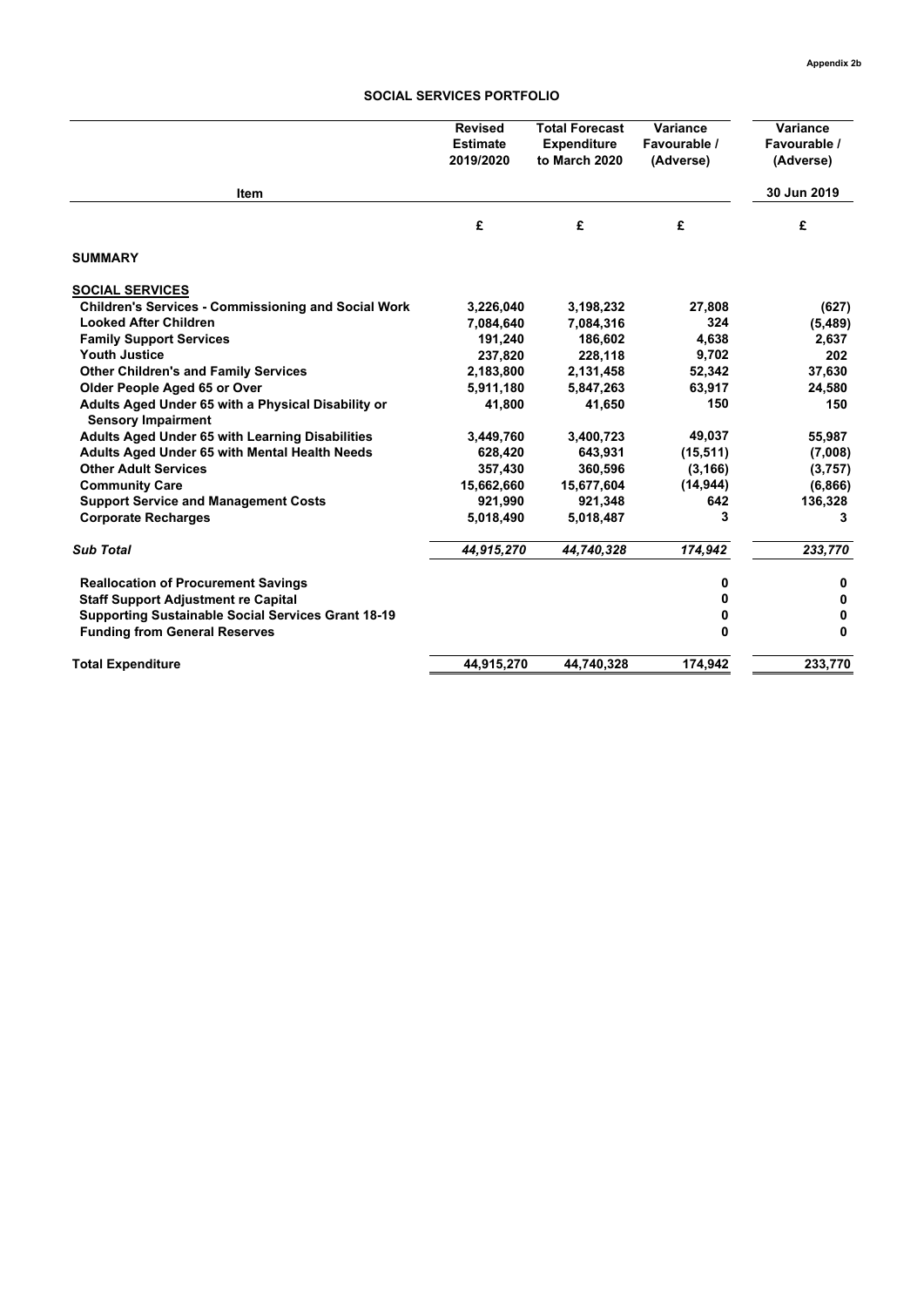# **EDUCATION PORTFOLIO**

|                                                   | <b>Revised</b><br><b>Estimate</b><br>2019/2020 | <b>Total Forecast</b><br><b>Expenditure</b><br>to March 2020 | Variance<br>Favourable /<br>(Adverse)  | Variance<br>Favourable /<br>(Adverse) |
|---------------------------------------------------|------------------------------------------------|--------------------------------------------------------------|----------------------------------------|---------------------------------------|
| Item                                              |                                                |                                                              |                                        | 30 Jun 2019                           |
|                                                   | £                                              | £                                                            | £                                      | £                                     |
| <b>SUMMARY</b>                                    |                                                |                                                              |                                        |                                       |
| <b>SCHOOLS BUDGET</b>                             |                                                |                                                              |                                        |                                       |
| <b>Individual Schools Budget</b>                  | 42,833,880                                     | 42,833,880                                                   | 0                                      | 0                                     |
| <b>Education Improvement Grant</b>                | 257,800                                        | 259.431                                                      | (1.631)                                | 270                                   |
| <b>Other Costs</b>                                | 662,320                                        | 664,546                                                      | (2, 226)                               | (107)                                 |
| <b>Supporting Special Education Needs</b>         | 1,779,810                                      | 1,862,077                                                    | (82, 267)                              | (141, 708)                            |
| <b>Schools Budget Total Expenditure</b>           | 45,533,810                                     | 45,619,934                                                   | (86, 124)                              | (141, 545)                            |
| <b>LEA BUDGET</b>                                 |                                                |                                                              |                                        |                                       |
| <b>Strategic Management</b>                       | 2,217,480                                      | 2,221,632                                                    | (4, 152)                               | (4, 151)                              |
| <b>Assuring Access to Schools</b>                 | 2,086,540                                      | 2,122,721                                                    | (36, 181)                              | (36, 366)                             |
| <b>Facilitating School Improvement</b>            | 419,760                                        | 423,777                                                      | (4,017)                                | (3, 517)                              |
| <b>Supporting Special Education Needs</b>         | 328,130                                        | 259,619                                                      | 68,511                                 | 72,397                                |
| <b>LEA Budget Total Expenditure</b>               | 5,051,910                                      | 5,027,749                                                    | 24,161                                 | 28,363                                |
| <b>OTHER EDUCATION SERVICES</b>                   |                                                |                                                              |                                        |                                       |
| <b>Further Education and Training</b>             | 133,290                                        | 132,710                                                      | 580                                    | 580                                   |
| <b>Youth Service</b>                              | 365,130                                        | 353,966                                                      | 11.164                                 | 4.197                                 |
| <b>Other Expenditure</b>                          | 141,040                                        | 145,257                                                      | (4, 217)                               | (5, 144)                              |
| <b>Education Departmental Budget</b>              | 22,000                                         | 31,969                                                       | (9,969)                                | 148                                   |
| <b>Other Education Services Total Expenditure</b> | 661,460                                        | 663,902                                                      | (2, 442)                               | (219)                                 |
| <b>CORPORATE CHARGES</b>                          |                                                |                                                              |                                        |                                       |
| <b>Corporate Support Recharges</b>                | 4,230,270                                      | 4,230,270                                                    | 0                                      | 0                                     |
| <b>Reallocation of Procurement Savings</b>        | 0                                              |                                                              | 0                                      | 0                                     |
| <b>Funding from General Reserves</b>              | 0                                              |                                                              | 0                                      | 0                                     |
| <b>Corporate Charges Total Expenditure</b>        | 4,230,270                                      | 4,230,270                                                    | $\overline{\boldsymbol{\mathfrak{o}}}$ | $\overline{\boldsymbol{\theta}}$      |
| <b>Total Expenditure</b>                          | 55,477,450                                     | 55,541,854                                                   | (64, 404)                              | (113, 401)                            |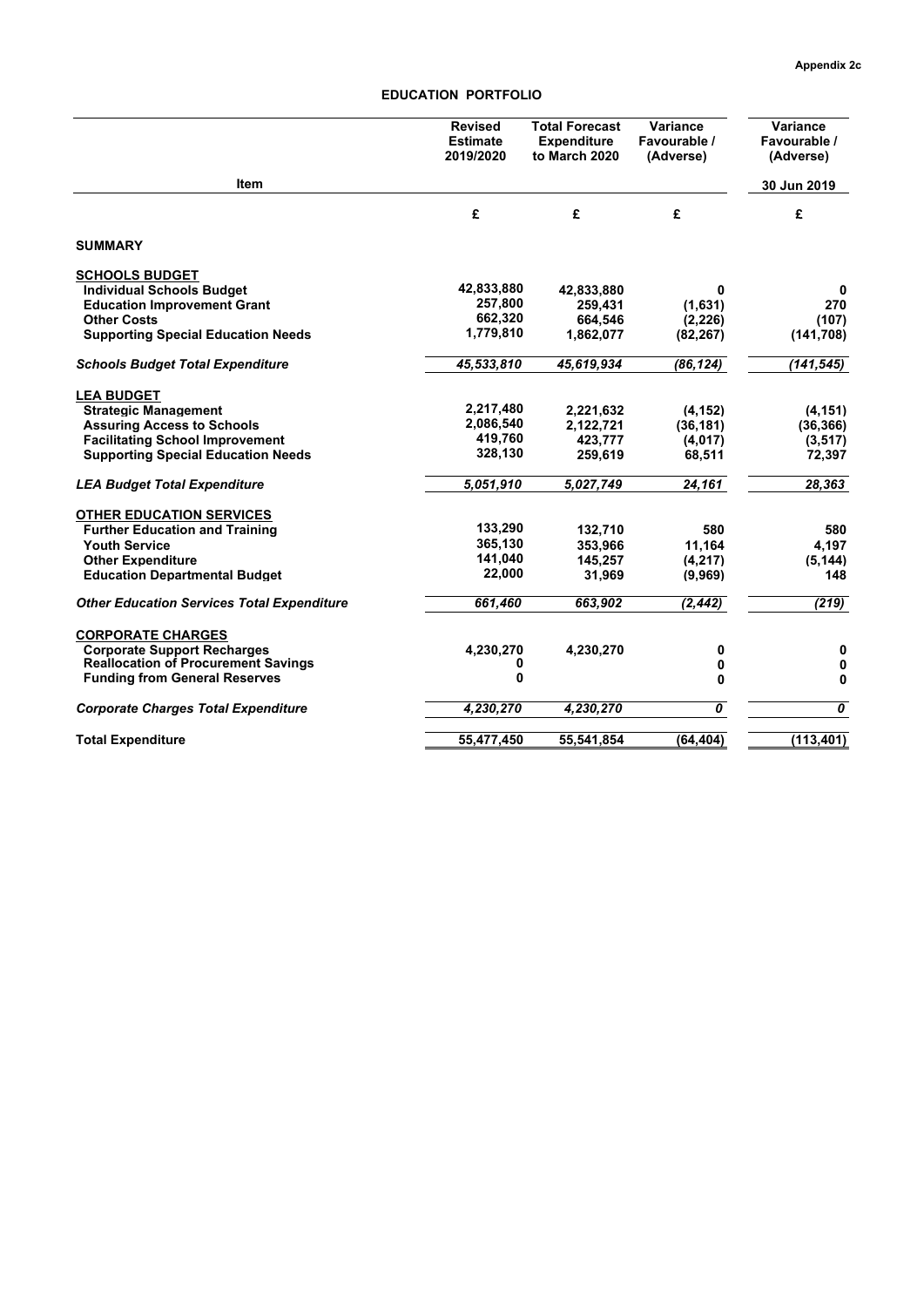## **ECONOMY PORTFOLIO**

|                                                         | <b>Revised</b><br><b>Estimate</b><br>2019/2020 | <b>Total Forecast</b><br><b>Expenditure</b><br>to March 2020 | Variance<br>Favourable /<br>(Adverse) | Variance<br>Favourable /<br>(Adverse) |
|---------------------------------------------------------|------------------------------------------------|--------------------------------------------------------------|---------------------------------------|---------------------------------------|
| Item                                                    |                                                |                                                              |                                       | 30 Jun 2019                           |
|                                                         | £                                              | £                                                            | £                                     | £                                     |
| <b>SUMMARY</b>                                          |                                                |                                                              |                                       |                                       |
| <b>DEPARTMENTAL SERVICES</b>                            |                                                |                                                              |                                       |                                       |
| Economic Strategy and Development - Departmental Budget | (106, 013)                                     | (137, 337)                                                   | 31,324                                | 5,098                                 |
| <b>Estates Management - Rechargeable</b>                | 106,013                                        | 91,111                                                       | 14,902                                | (8, 550)                              |
| <b>Sub Total</b>                                        | 0                                              | (46, 226)                                                    | 46,226                                | (3, 452)                              |
| <b>ECONOMY SERVICES</b>                                 |                                                |                                                              |                                       |                                       |
| <b>Affordable Housing</b>                               | 0                                              | 0                                                            | 0                                     | 0                                     |
| <b>Aspire</b>                                           | 0                                              | 0                                                            | 0                                     | 0                                     |
| <b>Community Benefits Investment</b>                    | 0                                              | 0                                                            | 0                                     | 9,600                                 |
| <b>CSCS</b>                                             | 0                                              | (621)                                                        | 621                                   | 748                                   |
| <b>Destination Management</b>                           | 16,150                                         | 15,650                                                       | 500                                   | 100                                   |
| <b>DRIvE</b>                                            | 0                                              | 0                                                            | 0                                     | 0                                     |
| <b>Financial Support to Business</b>                    | 6,790                                          | 2,925                                                        | 3,865                                 | 4,125                                 |
| <b>General Offices</b>                                  | (59, 630)                                      | (76, 074)                                                    | 16,444                                | 5,571                                 |
| <b>Industrial Land</b>                                  | 7,000                                          | 6,199                                                        | 801                                   | 3,800                                 |
| Inspire                                                 | 0                                              | 0                                                            | 0                                     |                                       |
| <b>Nursery Units/Misc. Industrial Premises</b>          | (680, 650)                                     | (685, 738)<br>0                                              | 5,088<br>0                            | 37,149<br>ŋ                           |
| Pentagon<br><b>Regeneration Projects</b>                | 0<br>4,900                                     | 6,075                                                        | (1, 175)                              | (1, 175)                              |
| <b>Resilient Project</b>                                | 0                                              | 0                                                            | 0                                     | n                                     |
| <b>Estates Management Non Rechargeable</b>              | (70, 490)                                      | (76, 251)                                                    | 5,761                                 | 5,852                                 |
| <b>Sub Total</b>                                        | (775, 930)                                     | (807, 835)                                                   | 31,905                                | 65,770                                |
| <b>Corporate Recharges</b>                              | 2,291,480                                      | 2,291,470                                                    | 10                                    | 10                                    |
| <b>Funding from General Reserves</b>                    | 0                                              |                                                              | 0                                     | 0                                     |
| <b>Total Expenditure</b>                                | 1,515,550                                      | 1.437.409                                                    | 78.141                                | 62,328                                |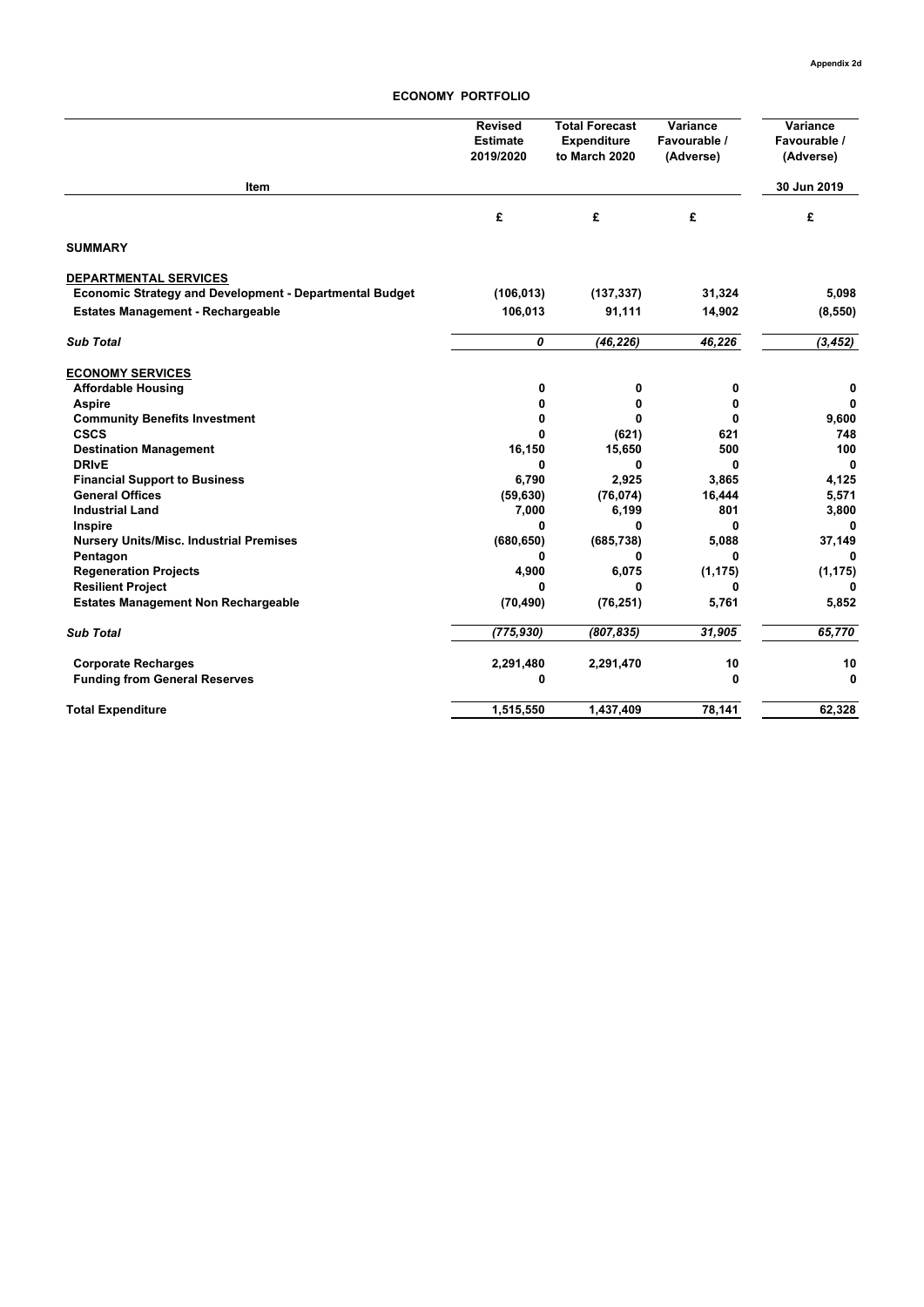|                                                                   | <b>Revised</b><br><b>Estimate</b><br>2019/2020 | <b>Total Forecast</b><br><b>Expenditure</b><br>to March 2020 | Variance<br>Favourable /<br>(Adverse) | Variance<br>Favourable /<br>(Adverse) |
|-------------------------------------------------------------------|------------------------------------------------|--------------------------------------------------------------|---------------------------------------|---------------------------------------|
| Item                                                              |                                                |                                                              |                                       | 30 Jun 2019                           |
|                                                                   |                                                |                                                              |                                       |                                       |
|                                                                   | £                                              | £                                                            | £                                     | £                                     |
| <b>SUMMARY</b>                                                    |                                                |                                                              |                                       |                                       |
| <b>COMMUNITY SERVICES</b>                                         |                                                |                                                              |                                       |                                       |
| DEPARTMENTAL SERVICES                                             |                                                |                                                              |                                       |                                       |
| <b>Environment Department - Corporate Division</b>                | 0                                              | (10, 816)                                                    | 10,816                                | 21,017                                |
| <b>Environmental Services Division</b>                            | (8, 537)                                       | (6,023)                                                      | (2, 514)                              | 512                                   |
| <b>Technical Services - Engineering &amp; Property Management</b> | 0                                              | 0                                                            | 0                                     | 0                                     |
| <b>Sub Total</b>                                                  | (8, 537)                                       | (16, 839)                                                    | 8,302                                 | 21,529                                |
|                                                                   |                                                |                                                              |                                       |                                       |
| <b>WASTE SERVICES</b>                                             |                                                |                                                              |                                       |                                       |
| <b>Waste Services Team</b>                                        | 40,276                                         | 40,276                                                       | 0                                     | 0                                     |
| <b>Sub Total</b>                                                  | 40,276                                         | 40,276                                                       | 0                                     | 0                                     |
| <b>WASTE COLLECTION</b>                                           |                                                |                                                              |                                       |                                       |
| <b>Household and Trade Waste Collection</b>                       | 510,900                                        | 515,317                                                      | (4, 417)                              | (41, 340)                             |
| <b>Recycling Collection</b>                                       | 2,122,470                                      | 2,156,873                                                    | (34, 403)                             | (134, 228)                            |
| <b>Bulky Waste Collection</b>                                     | 15                                             | 3,450                                                        | (3, 435)                              | (5, 166)                              |
| <b>Sub Total</b>                                                  | 2,633,385                                      | 2,675,640                                                    | (42, 255)                             | (180, 734)                            |
| <b>WASTE TRANSFER</b>                                             |                                                |                                                              |                                       |                                       |
| <b>Civic Amenity Sites</b>                                        | 303,920                                        | 307,984                                                      | (4,064)                               | (29, 198)                             |
| <b>Transfer Station</b>                                           | 675,140                                        | 739,775                                                      | (64, 635)                             | (19, 994)                             |
| <b>Sub Total</b>                                                  | 979,060                                        | 1,047,759                                                    | (68, 699)                             | (49, 192)                             |
| <b>WASTE DISPOSAL</b>                                             |                                                |                                                              |                                       |                                       |
| <b>Disposal Of Waste</b>                                          | 1,108,870                                      | 1,102,445                                                    | 6,425                                 | (33, 261)                             |
| <b>Recycling Disposal</b>                                         | 229,895                                        | 228,861                                                      | 1,034                                 | (49, 958)                             |
| <b>Sub Total</b>                                                  | 1,338,765                                      | 1,331,306                                                    | 7,459                                 | (83, 219)                             |
| <b>PUBLIC SERVICES</b>                                            |                                                |                                                              |                                       |                                       |
| <b>County Borough Cleansing</b>                                   | 1,200,952                                      | 1,200,249                                                    | 703                                   | (28, 237)                             |
| <b>Cemeteries / Crematorium</b>                                   | (287, 860)                                     | (279, 692)                                                   | (8, 168)                              | (37, 248)                             |
| <b>Meals On Wheels</b>                                            | (1, 200)                                       | 21,388                                                       | (22, 588)                             | (25, 375)                             |
| <b>Grounds Maintenance</b>                                        | 918,220                                        | 928,373                                                      | (10, 153)                             | (10, 797)                             |
| <b>Countryside Recreation Sites</b>                               | 34,690                                         | 32,597                                                       | 2,093                                 | 2,093                                 |
| <b>Sub Total</b>                                                  | 1,864,802                                      | 1,902,915                                                    | (38, 113)                             | (99, 564)                             |
| <b>FACILITIES MANAGEMENT</b>                                      |                                                |                                                              |                                       |                                       |
| <b>Corporate Landlord</b>                                         | 1,452,680                                      | 1,516,129                                                    | (63, 449)                             | (89)                                  |
| <b>Corporate Property</b>                                         | 6,360                                          | 6,360                                                        | 0                                     | 0                                     |
| <b>Building Cleaning</b>                                          | 67,880                                         | 73,836                                                       | (5,956)                               | (8,970)                               |
| <b>Catering Account</b>                                           | 120,850                                        | 134,905                                                      | (14, 055)                             | (4, 779)                              |
| <b>Appetite For Life</b><br><b>School Breakfast Club</b>          | 42,010<br>373,950                              | 40,124<br>388,500                                            | 1,886<br>(14, 550)                    | (14, 826)                             |
|                                                                   |                                                |                                                              |                                       |                                       |
| <b>Sub Total</b>                                                  | 2,063,730                                      | 2,159,854                                                    | (96, 124)                             | (28, 660)                             |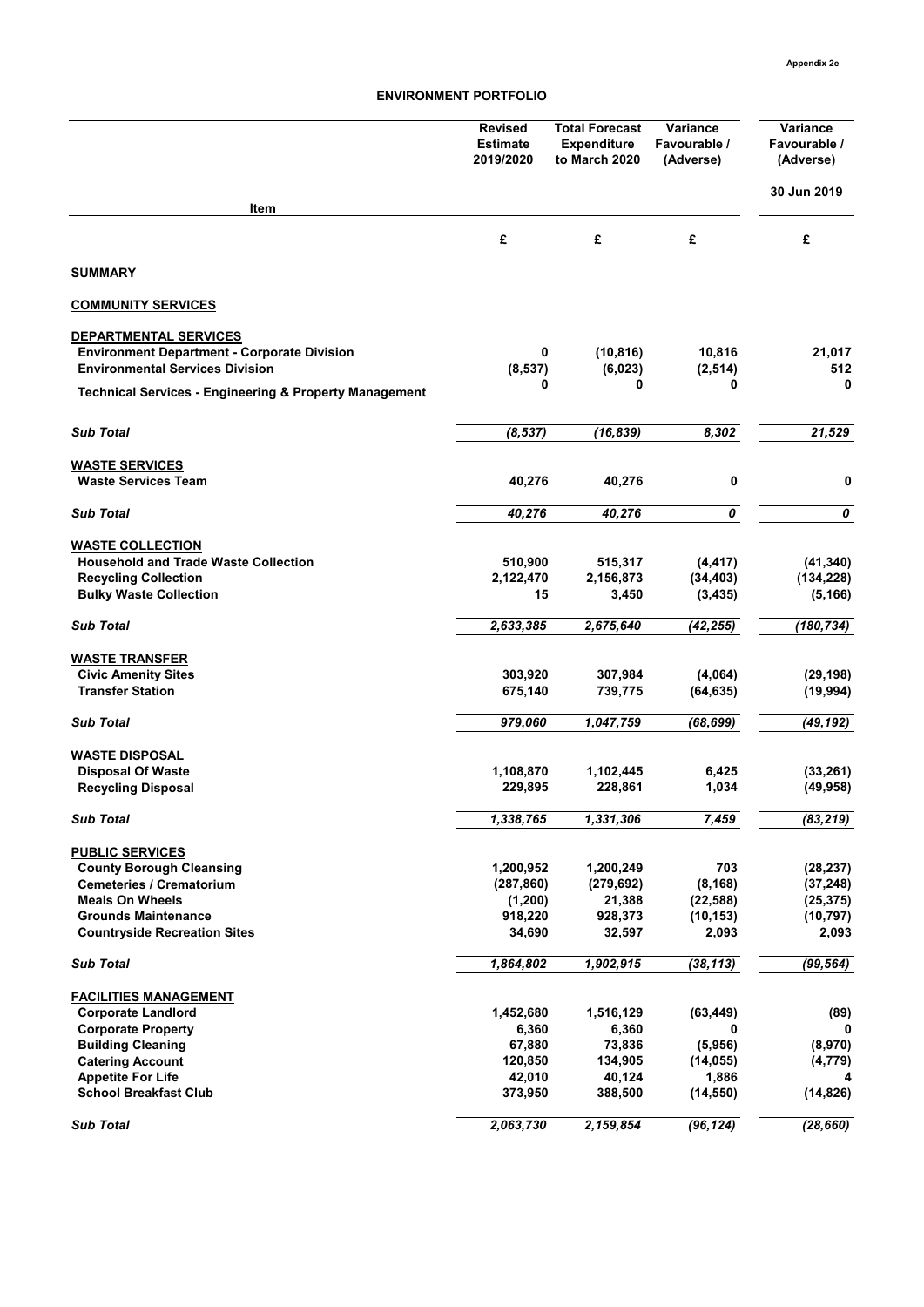|                                                              | <b>Revised</b><br><b>Estimate</b><br>2019/2020 | <b>Total Forecast</b><br>Expenditure<br>to March 2020 | Variance<br>Favourable /<br>(Adverse) | Variance<br>Favourable /<br>(Adverse) |
|--------------------------------------------------------------|------------------------------------------------|-------------------------------------------------------|---------------------------------------|---------------------------------------|
| Item                                                         |                                                |                                                       |                                       | 30 Jun 2019                           |
|                                                              | £                                              | £                                                     | £                                     | £                                     |
| <b>HIGHWAYS &amp; ROADS SERVICES</b>                         |                                                |                                                       |                                       |                                       |
| <b>Highways - Street Care Team</b>                           | 0                                              | 1,248                                                 | (1, 248)                              | (2,500)                               |
| <b>Non Operational Land</b>                                  | 1,460                                          | 1,460                                                 | 0                                     |                                       |
| <b>Licensing (Highway Permits)</b>                           | (40, 692)                                      | (40, 692)                                             | 0                                     | 5                                     |
| <b>Shopping Arcade, Abertillery</b>                          | 2,780                                          | 2,780                                                 | 0                                     | 0                                     |
| <b>Road and Street Works Acts</b>                            | (51, 295)                                      | (52, 133)                                             | 838                                   | 0                                     |
| <b>Multi-Storey Car Parks</b>                                | 272,740                                        | 271,080                                               | 1,660                                 | 2,306                                 |
| <b>On Street Parking</b>                                     | 1,100                                          | 1,012                                                 | 88                                    | 88                                    |
| <b>Surface Car Parks</b>                                     | 31,790                                         | 30,257                                                | 1,533                                 | 1,596                                 |
| <b>Public Transport Co-Ordination</b>                        | 920                                            | 2,245                                                 | (1, 325)                              | (1, 325)                              |
| <b>Bridges</b>                                               | 7,590                                          | 7,590                                                 | 0                                     | 0                                     |
| <b>Structural Maintenance (Principal and Other Roads)</b>    | 166,870                                        | 164,857                                               | 2,013                                 | 2,161                                 |
|                                                              | 19,440                                         | 19,440                                                | 0                                     | 0                                     |
| <b>Environmental Maintenance (Principal and Other Roads)</b> |                                                |                                                       |                                       |                                       |
| <b>Safety Maintenance (Principal and Other Roads)</b>        | 65,790                                         | 65,790                                                | 0                                     | 0                                     |
| <b>Routine Repairs (Principal and Other Roads)</b>           | 636,430                                        | 636,430                                               | 0                                     | 0                                     |
| <b>Street Lighting</b>                                       | 1,111,620                                      | 1,111,620                                             | 0                                     | 0                                     |
| <b>Winter Maintenance</b>                                    | 387,360                                        | 387,360                                               | 0                                     | 0                                     |
| <b>Sub Total</b>                                             | 2,613,903                                      | 2,610,344                                             | 3,559                                 | 2,331                                 |
| <b>TRANSPORT SERVICES</b>                                    |                                                |                                                       |                                       |                                       |
| <b>Traffic Orders</b>                                        | (14, 330)                                      | (14, 647)                                             | 317                                   | 0                                     |
| <b>Highways Adoptions</b>                                    | (9,070)                                        | (9,070)                                               | 0                                     | (5)                                   |
| <b>Traffic / Accident Research</b>                           | 15,690                                         | 15,690                                                | 0                                     | 0                                     |
| <b>Traffic Management</b>                                    | 6,760                                          | 6,706                                                 | 54                                    | 0                                     |
| <b>Parking Enforcement</b>                                   | 0                                              | 0                                                     | 0                                     | $\mathbf{0}$                          |
| <b>Road Safety Education</b>                                 | 17,250                                         | 14,189                                                | 3,061                                 | 4,425                                 |
| <b>Crossing Patrols</b>                                      | 145,160                                        | 145,160                                               | 0                                     | 6,139                                 |
| <b>Concessionary fares and Support to Operators</b>          | 281,050                                        | 281,050                                               | 0                                     | $\bf{0}$                              |
| <b>Local Transport Plans</b>                                 | 2,620                                          | 23                                                    | 2,597                                 | 2,597                                 |
| <b>Home to School Transport</b>                              | 0                                              | 0                                                     | 0                                     | 0                                     |
| <b>Transport and Heavy Plant</b>                             | 29,440                                         | 29,445                                                | (5)                                   | (5)                                   |
| <b>Sub Total</b>                                             | 474,570                                        | 468,546                                               | 6,024                                 | 13,151                                |
| <b>CULTURAL &amp; ENVIRONMENTAL SERVICES</b>                 |                                                |                                                       |                                       |                                       |
| <b>General Administration and Markets</b>                    | (24, 170)                                      | (19, 322)                                             | (4, 848)                              | 0                                     |
| <b>Countryside Programme and Management</b>                  | 1,990                                          | 1,990                                                 | 0                                     | 0                                     |
| <b>Landscaping and Afforestation</b>                         | 20,660                                         | 20,660                                                | 0                                     | 0                                     |
| Reservoirs, Tips, Quarries and Mines                         | 10,130                                         | 5,192                                                 | 4,938                                 | 6,708                                 |
| <b>Flood Defence And Land Drainage</b>                       | 55,380                                         | 55,380                                                | 0                                     | 0                                     |
| <b>City Deal</b>                                             | 45,900                                         | 45,900                                                | 0                                     | 0                                     |
| <b>Sub Total</b>                                             | 109,890                                        | 109,800                                               | 90                                    | 6,708                                 |
|                                                              |                                                |                                                       |                                       |                                       |
| <b>COMMUNITY SERVICES TOTAL EXPENDITURE</b>                  | 12,109,844                                     | 12,329,601                                            | (219, 757)                            | (397, 650)                            |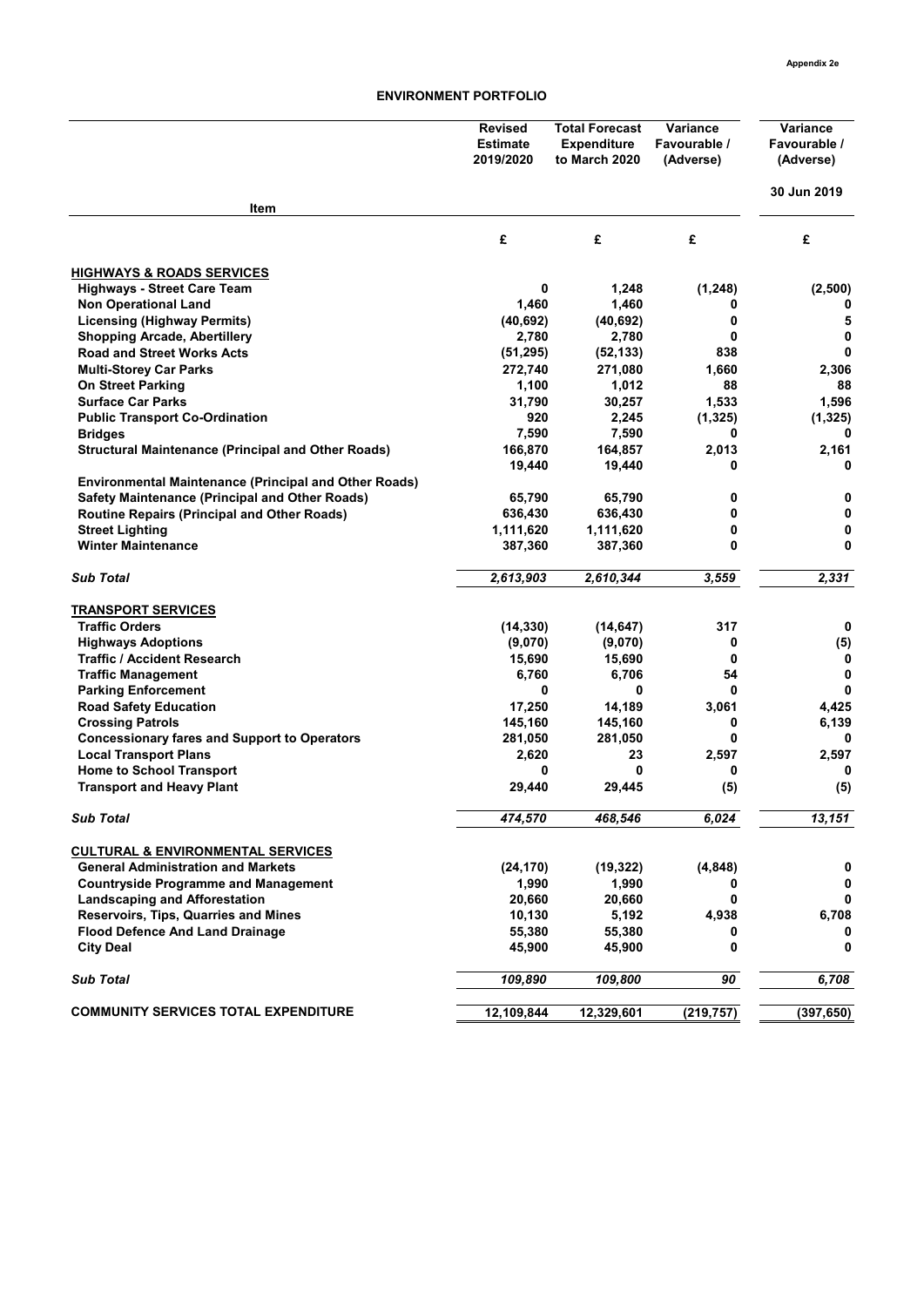|                                                     | <b>Revised</b><br><b>Estimate</b><br>2019/2020 | <b>Total Forecast</b><br><b>Expenditure</b><br>to March 2020 | Variance<br>Favourable /<br>(Adverse) | Variance<br>Favourable /<br>(Adverse) |
|-----------------------------------------------------|------------------------------------------------|--------------------------------------------------------------|---------------------------------------|---------------------------------------|
| <b>Item</b>                                         |                                                |                                                              |                                       | 30 Jun 2019                           |
|                                                     | £                                              | £                                                            | £                                     | £                                     |
| <b>PUBLIC PROTECTION</b>                            |                                                |                                                              |                                       |                                       |
| <b>DEPARTMENTAL SERVICES</b>                        |                                                |                                                              |                                       |                                       |
| <b>Environmental Health</b>                         | 20,735                                         | 21,900                                                       | (1, 165)                              | (1,886)                               |
| <b>Sub Total</b>                                    | 20,735                                         | 21,900                                                       | (1, 165)                              | (1,886)                               |
| <b>CARAVAN SITES</b>                                |                                                |                                                              |                                       |                                       |
| <b>Cwmcrachen Caravan Site</b>                      | (56, 170)                                      | (2, 457)                                                     | (53, 713)                             | (53, 713)                             |
| <b>Sub Total</b>                                    | (56, 170)                                      | (2, 457)                                                     | (53, 713)                             | (53, 713)                             |
| <b>ENVIRONMENTAL HEALTH</b>                         |                                                |                                                              |                                       |                                       |
| <b>Food Safety</b>                                  | 6,390                                          | 9,360                                                        | (2,970)                               | (2,911)                               |
| <b>Control of Pollution</b>                         | 10,040                                         | 8,760                                                        | 1,280                                 | 1,281                                 |
| Dog Wardens                                         | 10,500                                         | 1,393                                                        | 9,107                                 | 9,107                                 |
| <b>Animal Health and Welfare</b>                    | 23,360                                         | 20,000                                                       | 3,360                                 | 3,360                                 |
| <b>Pest Control</b>                                 | 60,180                                         | 70,000                                                       | (9, 820)                              | (9,820)                               |
| <b>Littering and Dog Control Orders</b>             | 0                                              | 14,729                                                       | (14, 729)                             | (14, 418)                             |
| <b>Health and Safety at Work (Commercial Prem.)</b> | 1,510                                          | 3,663                                                        | (2, 153)                              | 0                                     |
| <b>Sub Total</b>                                    | 111,980                                        | 127,905                                                      | (15,925)                              | (13,401)                              |
| <b>HOUSING SERVICES</b>                             |                                                |                                                              |                                       |                                       |
| <b>Homelessness</b>                                 | 234,204                                        | 214,942                                                      | 19,262                                | 15,887                                |
| <b>20 Church Street</b>                             | 19,236                                         | 24,632                                                       | (5, 396)                              | 0                                     |
| <b>General Properties</b>                           | (7,590)                                        | (7, 416)                                                     | (174)                                 | 0                                     |
| <b>Housing Access</b>                               | 60,420                                         | 47,701                                                       | 12,719                                | 13,097                                |
| <b>Works in Default</b>                             | 275                                            | 280                                                          | (5)                                   | (5)                                   |
| <b>Disabled Facilities Grants</b>                   | 1,040                                          | 102                                                          | 938                                   | 896                                   |
| <b>Sub Total</b>                                    | 307,585                                        | 280,241                                                      | 27,344                                | 29.875                                |
| <b>TRADING STANDARDS</b>                            |                                                |                                                              |                                       |                                       |
| <b>Trading Standards</b>                            | (28, 318)                                      | (31, 677)                                                    | 3,359                                 | 3,358                                 |
| <b>Inspection and Enforcement</b>                   | 7,906                                          | 6,938                                                        | 968                                   | 966                                   |
| <b>Sub Total</b>                                    | (20, 412)                                      | (24, 739)                                                    | 4,327                                 | 4,324                                 |
| PUBLIC PROTECTION TOTAL EXPENDITURE                 | 363,718                                        | 402,850                                                      | (39, 132)                             | (34, 801)                             |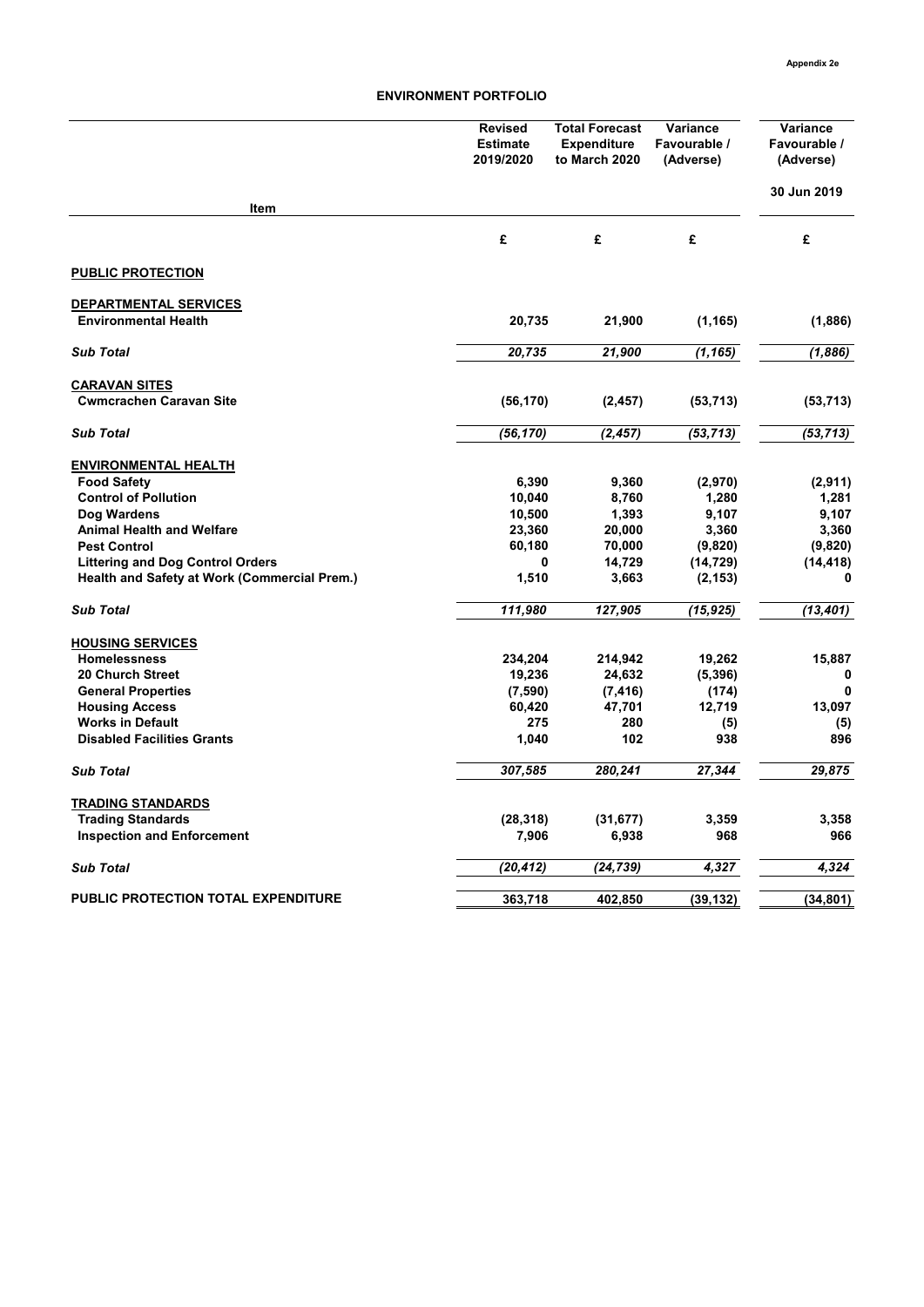|                                            | <b>Revised</b><br><b>Estimate</b><br>2019/2020 | <b>Total Forecast</b><br><b>Expenditure</b><br>to March 2020 | Variance<br>Favourable /<br>(Adverse) | Variance<br>Favourable /<br>(Adverse) |
|--------------------------------------------|------------------------------------------------|--------------------------------------------------------------|---------------------------------------|---------------------------------------|
| Item                                       |                                                |                                                              |                                       | 30 Jun 2019                           |
|                                            | £                                              | £                                                            | £                                     | £                                     |
| <b>CORPORATE CHARGES</b>                   |                                                |                                                              |                                       |                                       |
| <b>Fire Service</b>                        | 3,398,900                                      | 3,398,900                                                    | 0                                     | 0                                     |
| <b>Coroner's Court</b>                     | 89,460                                         | 90,498                                                       | (1,038)                               | (1,038)                               |
| <b>Corporate Recharges</b>                 | 9,194,740                                      | 9,194,740                                                    | 0                                     | 0                                     |
| <b>Procurement Saving</b>                  | 0                                              | 0                                                            | 0                                     | 0                                     |
| <b>Prudential Borrowing</b>                | $\mathbf{0}$                                   | 0                                                            | 0                                     | 0                                     |
| <b>Income Generation</b>                   | (50,000)                                       | (50,000)                                                     | 0                                     | $\mathbf{0}$                          |
| <b>CORPORATE CHARGES TOTAL EXPENDITURE</b> | 12,633,100                                     | $\overline{12,}634,138$                                      | (1,038)                               | (1,038)                               |
| <b>ANEURIN LEISURE TRUST</b>               |                                                |                                                              |                                       |                                       |
| <b>ANEURIN LEISURE TRUST</b>               |                                                |                                                              |                                       |                                       |
| <b>Aneurin Leisure Trust</b>               | 3,178,800                                      | 3,178,800                                                    | 0                                     | 0                                     |
| <b>Sub Total</b>                           | 3,178,800                                      | 3,178,800                                                    | 0                                     | 0                                     |
| <b>RETAINED SERVICES</b>                   |                                                |                                                              |                                       |                                       |
| <b>General Entertainment</b>               | 2,580                                          | 2,580                                                        | 0                                     | 0                                     |
| <b>Corporate Recharges</b>                 | 1,242,610                                      | 1,241,994                                                    | 616                                   | (405)                                 |
| <b>Sub Total</b>                           | 1,245,190                                      | 1,244,574                                                    | 616                                   | (405)                                 |
|                                            |                                                |                                                              |                                       |                                       |
| ANEURIN LEISURE TRUST TOTAL EXPENDITURE    | 4,423,990                                      | 4,423,374                                                    | 616                                   | (405)                                 |
| <b>TOTAL EXPENDITURE</b>                   | 29,530,652                                     | 29,789,963                                                   | (259, 311)                            | (433, 894)                            |
|                                            |                                                |                                                              |                                       |                                       |